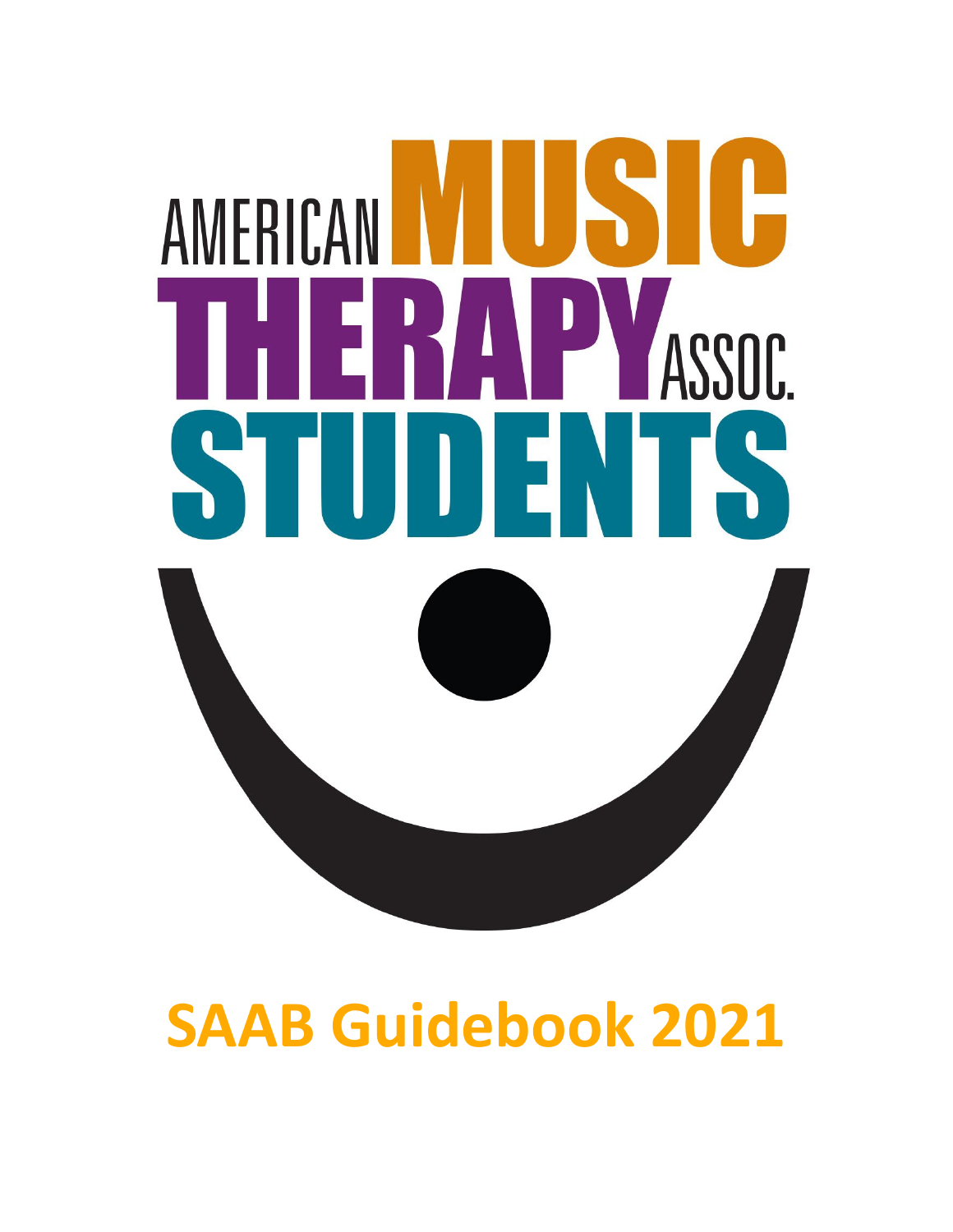



#### History of AMTA

The first curriculum specifically designed to train music therapists was established in 1944 at Michigan State University. The need to provide standards for hospital musicians trained in clinical music therapy techniques led to the formation of The National Association for Music Therapy (NAMT) in 1950. In 1971, a second national organization for music therapy, the American Association for Music Therapy (AAMT) was established at New York University in New York City. The **American Music Therapy Association** (AMTA) was officially formed on January  $1<sup>st</sup>$ , 1998 through the unification of NAMT and AAMT. The aim of having one professional association is to lead and represent music therapy with a unified strong voice into the future. In 2010, AMTA celebrated the 60<sup>th</sup> anniversary of music therapy in the USA. Today, AMTA represents over 3,800 music therapists, affiliated members, and related associates worldwide.

#### History of AMTAS

In 1963, music therapy students created their first student newsletter, "MT Student", as an attempt to connect students in the nation. In 1977, The National Association for Music Therapy Students was formed. The Student Affairs Advisory Board (SAAB) was created in 1982. In 1984, the SAAB appointed the first SAAB advisor, to advise the NAMTS officers. 1986 brought the first student session at the NAMT national conference, each region performing a "Students say music therapy is…" song. In 1987, the first "Student Handbook" was created. NAMTS participated in the unification of NAMT and AAMT, and in 1998 The American Music Therapy Association Students (AMTAS) was formed. Since 1998, AMTAS has created student scholarships, a website, and a Facebook page. They reinstated the President's Challenge, and in 2007 they created their first logo. In 2010, the website was revamped, and the SAAB guidebook was written.

In 2016, AMTAS held its first National Passages Conference. In 2017 AMTAS celebrated its 40<sup>th</sup> Anniversary! The new logo was created and the SAAB guidebook was once again revamped.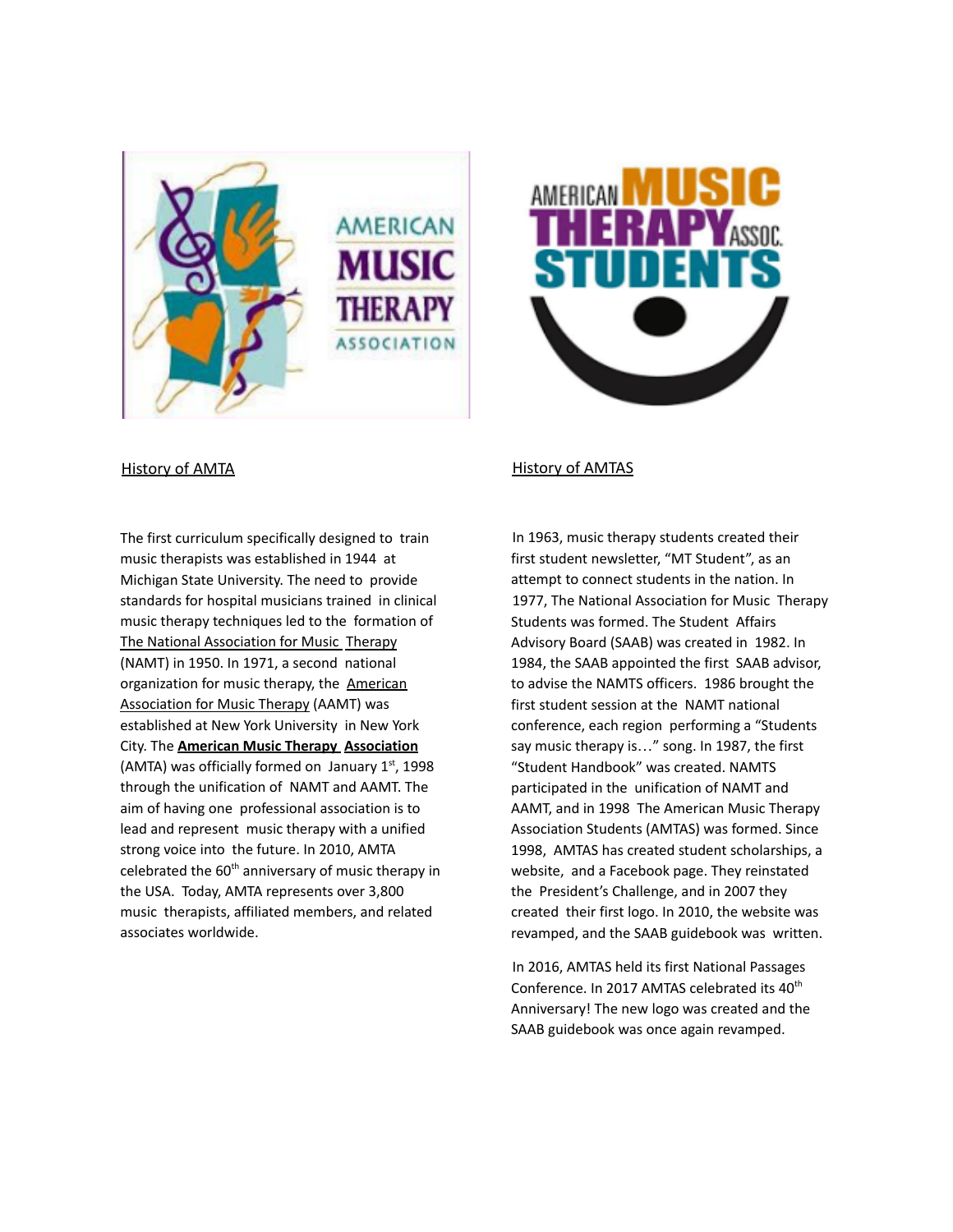#### **Definition**

Music Therapy is the clinical and evidence-based use of music interventions to accomplish individualized goals within a therapeutic relationship by a credentialed professional who has completed an approved music therapy program (AMTA, 2005).

Music therapy is an established healthcare profession that uses music to address physical, emotional, cognitive, and social needs of individuals of all ages. Music therapy improves the quality of life for persons who are

well and meets the needs of children and adults with disabilities or illnesses.

#### **Music Therapists**

Must have a bachelor's degree or higher in music therapy from one of AMTA's 88+ approved colleges and universities, including 1200 hours of clinical training.

Must hold the MT-BC credential, issued through the Certification Board for Music Therapists, which protects the public by ensuring competent practice and requiring continuing education. Some states also require licensure for board certified music therapists.

#### **Purpose of AMTA**

AMTA's mission is to advance public awareness of the benefits of music therapy and increase access to quality music therapy services in a rapidly changing world. In consideration of the diversity of music used in healthcare, special education, and other settings, AMTA unequivocally recommends the unique knowledge and skill of board certified music therapists. (musictherapy.org)

#### **Purpose of AMTAS**

AMTAS was created to provide valuable information about music therapy, including what music therapy is, how to get involved in music therapy, and how to begin your journey to becoming a professional music therapist. We are able to do this through a collaboration with the American Music Therapy Association (AMTA), working with them at the regional and national levels. AMTAS believes the future of music therapy begins with students.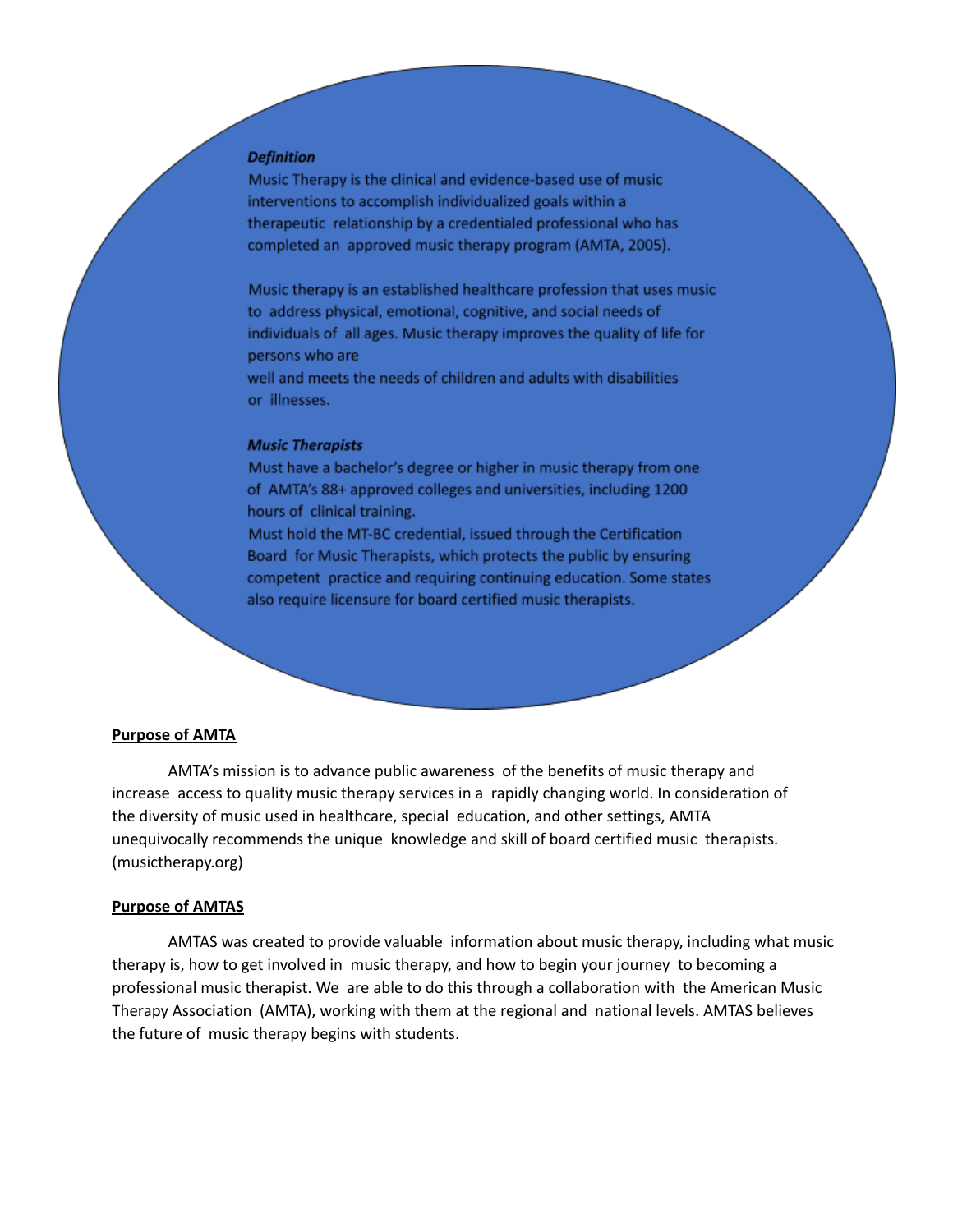## Governing Bodies | Regions

A 15-member Board of Directors consisting of both elected and appointed officers governs AMTA. Other governing bodies include the Assembly of Delegates and Standing Committees. Assembly of Delegates Policies are set by an Assembly of Delegates consisting of representatives from each of the Association's seven regional chapters. Standing Committees and Boards Fifteen standing committees and three boards represent the following areas:

#### Committees:

- Academic Program Approval
- **International Relations**
- Interprofessional Collaborative Resources
- Membership
- Professional Advocacy
- Workforce Development and Retention
- Clinical Practice Networking
- Association Internship Approval
- Continuing Education
- Diversity, Equity and Inclusion
- Government Relations
- Reimbursement
- Research
- **Standards of Clinical Practice**
- **Technology**

#### Boards:

- **Ethics Board**
- Judicial Review Board
- **Student Affairs Advisory**

AMTA is made up of 7 different regions, each with different states to represent their region. There is also a national representative section for students:

- 1. Great Lakes Region
	- a. Illinois, Indiana, Michigan, Minnesota, Ohio, and Wisconsin b. [www.glramta.org](http://www.glramta.org)
	-
- 2. Southeastern Region
	- a. Alabama, Arkansas, Florida, Georgia, Kentucky, Louisiana, Mississippi, North Carolina, South Carolina, and Tennessee
	- b. [www.ser-amta.org](http://www.ser-amta.org)
- 3. Mid-Atlantic Region
	- a. Delaware, District of Columbia, Maryland, New Jersey, New York, Pennsylvania, Virginia, and West Virginia
	- b. [www.mar-amta.org](http://www.mar-amta.org)
- 4. Mid-Western Region
	- a. Colorado, Iowa, Kansas, Missouri, Montana, Nebraska, North Dakota, South Dakota, and Wyoming
	- b. [www.mw-amta.org](http://www.mw-amta.org)
- 5. New England Region
	- a. Connecticut, Maine, Massachusetts, New Hampshire, Rhode Island, and Vermont
	- b. [www.musictherapynewengland.o](http://www.musictherapynewengland.org) [rg](http://www.musictherapynewengland.org)
- 6. South Western Region
	- a. New Mexico, Oklahoma, Texas
	- b. [www.swamta.wildapricot.org](http://www.swamta.wildapricot.org)
- 7. Western Region
	- a. Alaska, Arizona, California, Hawaii, Idaho, Nevada, Oregon, Utah, and Washinton
	- b. [www.wramta.org](http://www.wramta.org)
- 8. AMTA Students
	- a. Undergraduate and Graduate
	- b. [www.amtas.org](http://www.amtas.org)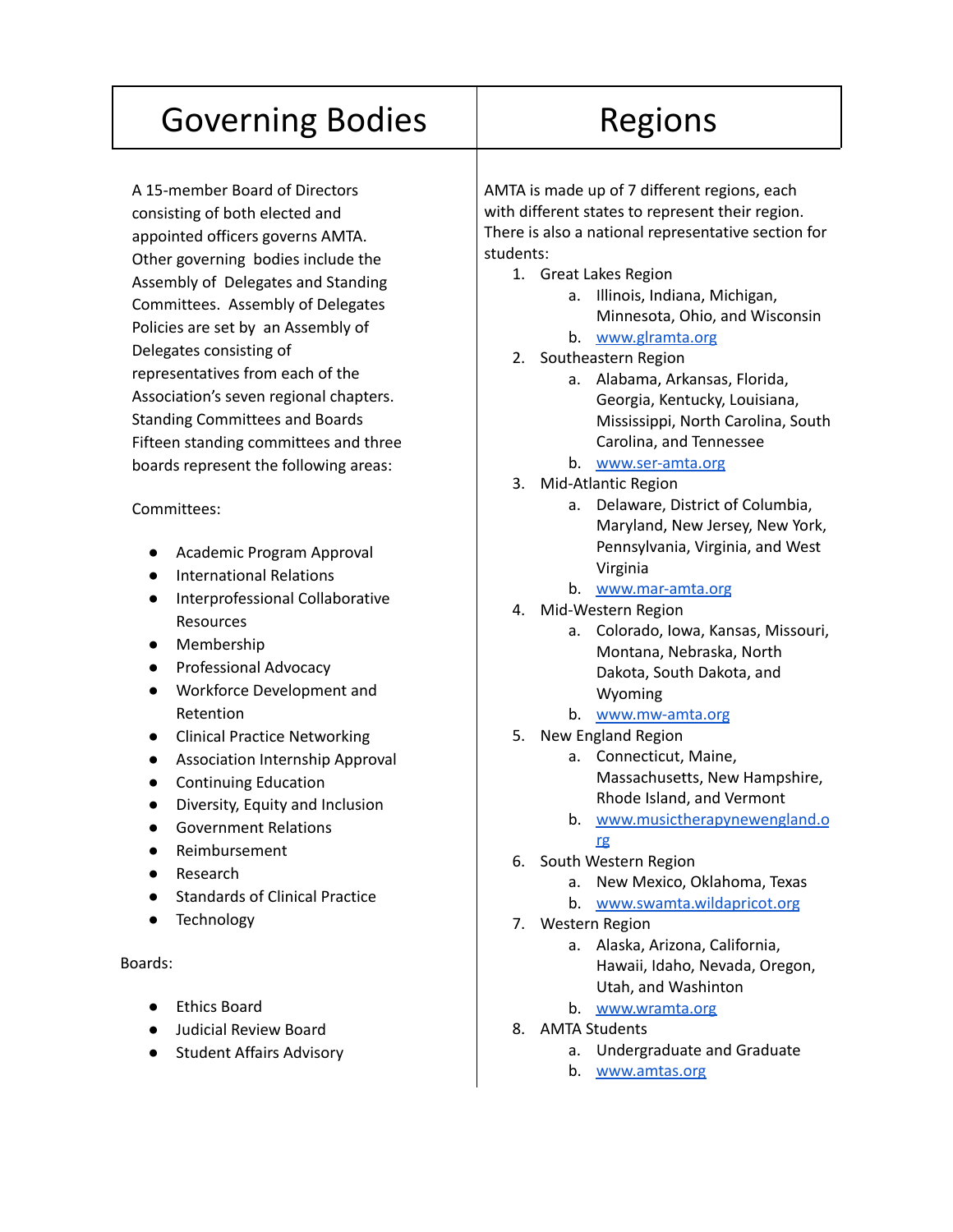

#### **AMTA Conferences**

The AMTA hosts one National Conference in the fall and each AMTA region hosts a regional conference in the spring. At conferences, students can attend sessions and concerts, buy instruments and books, and connect with other therapists and students from their own region and across the nation. Students are also welcome to submit conference proposals as well.

#### **Passages**

Passages are student-run conferences aimed at giving students, interns, and new professionals practical experience with presentations and research. A national passages is held annually at the fall nation conference prior to its start. Many regions also hold their own annual passages conference. Contact your regional or national executive board for further information about the conference as well as submitting a presentation.

| International Music Therapy Conference                                                                                                                                                                                                                                                                                                                                                                                                                                                                                    | <b>AMTA Publications</b>                                                                                                                                                                                                                                                                                                                                                                                                                                                                        |  |
|---------------------------------------------------------------------------------------------------------------------------------------------------------------------------------------------------------------------------------------------------------------------------------------------------------------------------------------------------------------------------------------------------------------------------------------------------------------------------------------------------------------------------|-------------------------------------------------------------------------------------------------------------------------------------------------------------------------------------------------------------------------------------------------------------------------------------------------------------------------------------------------------------------------------------------------------------------------------------------------------------------------------------------------|--|
| The World Federation of Music Therapy (WFMT)<br>hosts an international music therapy conference every<br>three years. Current information can be obtained at<br>www.wfmt.info. The European Confederation of Music<br>Therapy (ECMT) hosts an international conference<br>located in Europe every three years. More details are<br>available at international associations' websites to<br>obtain detailed information. Explore the world of<br>music therapy.<br><b>International E-Journal: Voices at www.voices.no</b> | The Journal of Music Therapy: A Quarterly<br>$\bullet$<br>Research-Oriented Journal<br>Music Therapy Perspectives: A semi-annual,<br>$\bullet$<br>practice-oriented journal<br>Music Therapy Matters: A quarterly<br>$\bullet$<br>online newsletter focusing on AMTA<br>business and current happenings in the<br>field.<br>Music Therapy E-news: An E-newsletter<br>$\bullet$<br>relevant to the profession of music therapy<br>sent out frequently.<br>AMTA-Pro: Online Symposiums from music |  |

therapists for music therapists.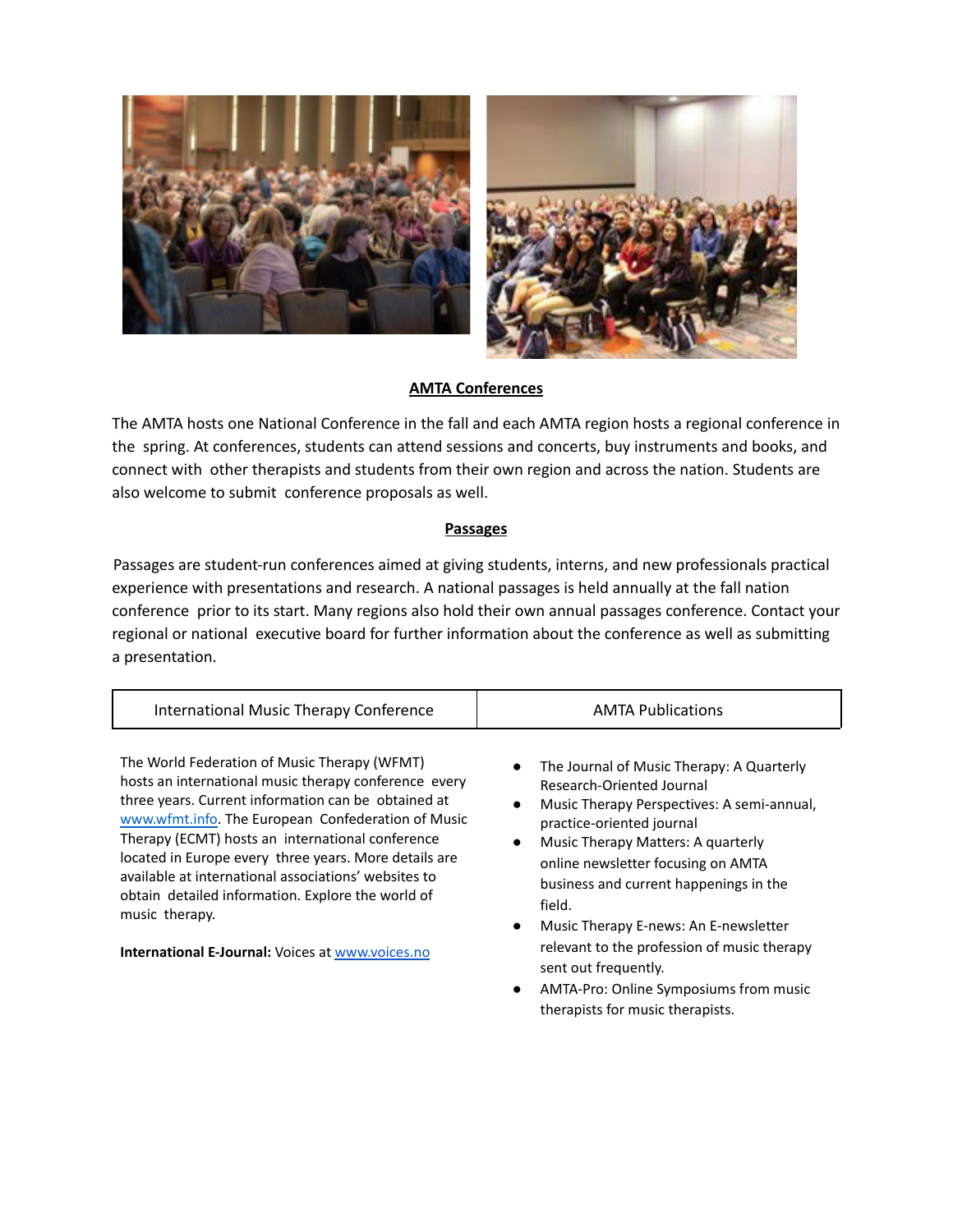

#### **Who is on the Student Affairs Advisory Board?**

The Student Affairs Advisory Board consists of the SAAB Advisor and 20 voting members:

- The AMTAS Executive Board (6)
- The President from each individual region (7)
- The Student Affairs Advisor from each region (7)

The SAAB considers any concerns brought to its attention by students or related to students. Professional members of the SAAB are elected/appointed by the students of each region in accordance with its respective Bylaws.

#### Purpose of SAAB

To examine issues that impact students and to provide a forum where they are able to bring up any concerns. We are working closely with the AMTA Board of Directors. The regional student advisors, and the national student advisor would like to stay in touch and up-to-date with current student life. We would like to hear from you about

- What do you think we are doing well as an organization?
- What improvements would you suggest?

Please don't hesitate to contact us and get involved. We are here for you and would like to have you on board!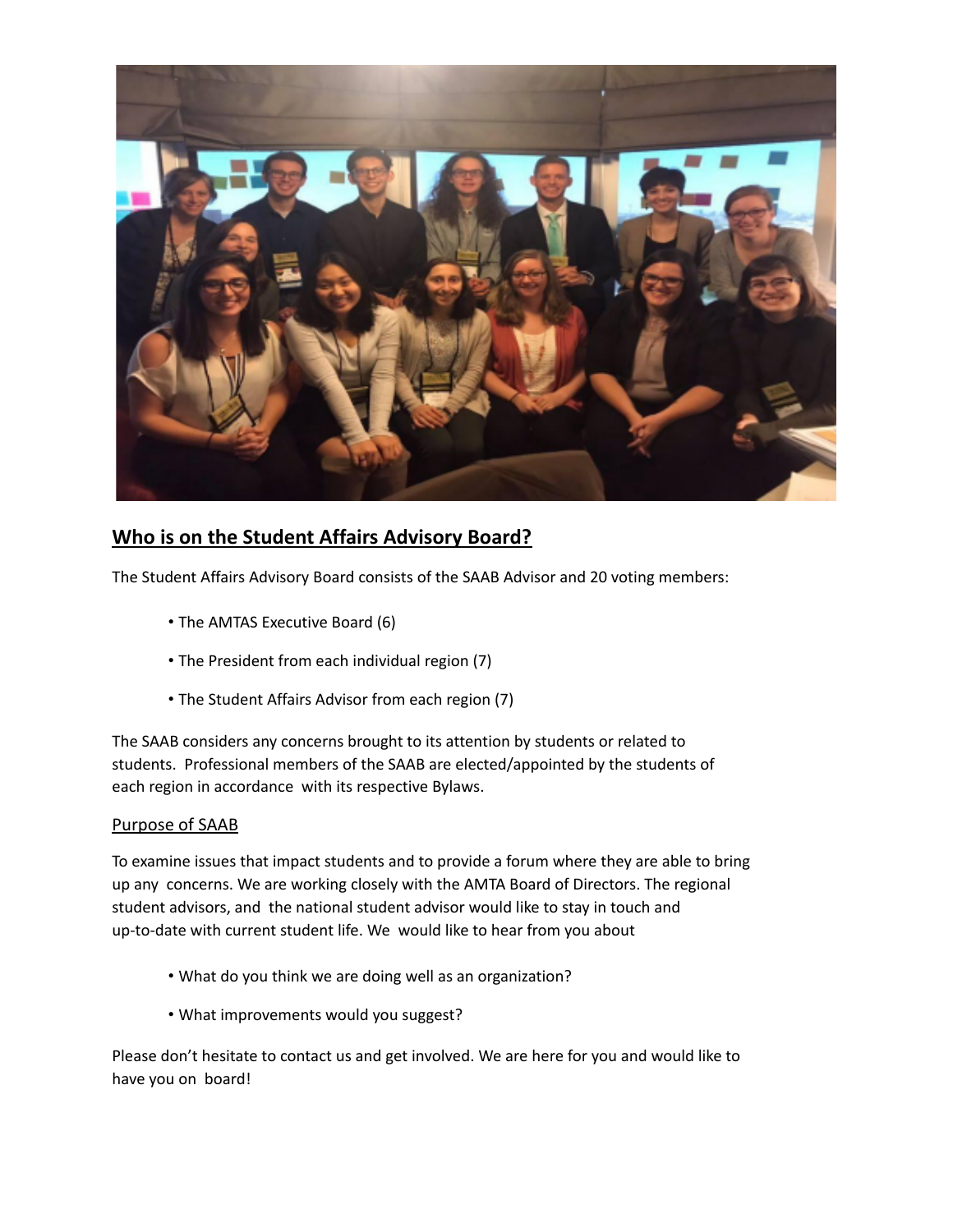

AMTAS Membership is open to students who are declared music therapy majors enrolled at an AMTA approved school. Student membership will provide the privilege of participation in the activities of the Association, both on the national and regional levels, and the right to receive the *Journal of Music Therapy, Music Therapy Perspectives,* and other selected national and regional publications of the Association. Student membership does not include the right to vote or to hold office at the national level. Such rights at the regional level will be specified by the regional Bylaws.

| Benefits of being an AMTAS member are<br>manifold:                                              | <b>AMTAS Board of Directors</b><br>The student association's Board of Directors<br>consists of thirteen (13) voting members and<br>one (1) non-voting member: |
|-------------------------------------------------------------------------------------------------|---------------------------------------------------------------------------------------------------------------------------------------------------------------|
| • AMTAS keeps you informed                                                                      |                                                                                                                                                               |
| • AMTAS keeps you connected                                                                     | • President                                                                                                                                                   |
| • AMTAS saves you money                                                                         | • President-Flect                                                                                                                                             |
| • AMTAS offers leadership opportunities •<br>Answers questions                                  | • Vice President                                                                                                                                              |
|                                                                                                 | • Secretary                                                                                                                                                   |
| To become a member:<br>Fill out an AMTA Membership Registration Form<br>at www.musictherapy.org | • Treasurer                                                                                                                                                   |
|                                                                                                 | • Parliamentarian                                                                                                                                             |
|                                                                                                 | • Seven (7) Student Representatives, one (1) from                                                                                                             |
|                                                                                                 | each AMTA region, and                                                                                                                                         |
|                                                                                                 | • The SAAB Advisor, without the right to vote                                                                                                                 |
|                                                                                                 | Duties of each of the officers may be viewed in the<br>AMTAS bylaws, available on the AMTAS website or by<br>contacting the AMTAS Parliamentarian             |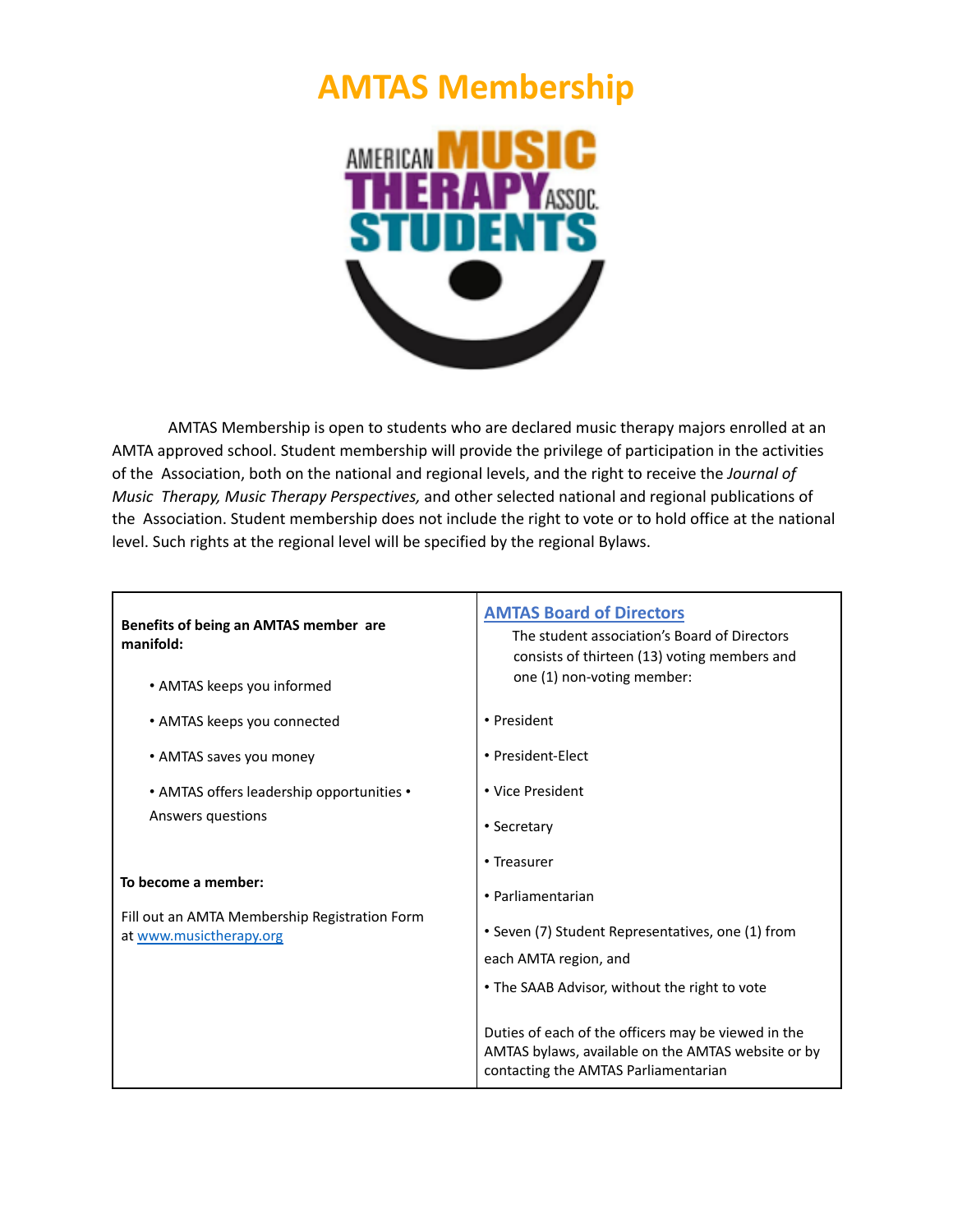#### **AMTAS National Executive Board:**

#### **President:** president.amtas@gmail.com

The President serves as Chief Executive Officer of AMTAS. The President's main responsibilities include overseeing scholarship submissions and acting as a liaison between various organizations and executive boards.

#### **President-Elect:** presidentelect.amtas@gmail.com

The President-Elect's role is to assist the President as requested and study the duties of the President in anticipation of assuming the position. The President-Elect also acts as a correspondent with the Standing Committee Student Representatives.

#### **Vice President:** vicepresident.amtas@gmail.com

The Vice President's main responsibilities include updating the AMTAS website as well as communicating information such as scholarship opportunities, via social media. The VP controls the AMTAS social media accounts and website.

#### **Parliamentarian:** parliamentarian.amtas@gmail.com

The Parliamentarian's duties include ensuring all AMTAS meetings are conducted according to Robert's Rules of Order. The Parliamentarian also reviews the AMTAS Bylaws and presents recommended changes to be approved.

#### **Secretary:** secretary.amtas@gmail.com

The Secretary's main responsibility is to keep minutes for all AMTAS and SAAB meetings. In addition, the Secretary manages the newsletters and podcasts published on the AMTAS website.

#### **Treasurer:** treasurer.amtas@gmail.com

The Treasurer is entrusted with the custody and supervision of the financial affairs of AMTAS. The Treasurer's duties include keeping track of creating the budget, overseeing fundraisers and scholarship opportunities, and helping rewrite financial policies and procedures.

#### **SAAB Advisor:** advisor.amtas@gmail.com

The role of the student advisor includes chairing the Student Affairs Advisory Board (SAAB). The purpose of SAAB is to provide a forum for bringing up student issues, ideas, and developments. This includes coordinating the AMTAS Executive Board as well as each region's student advisor and President.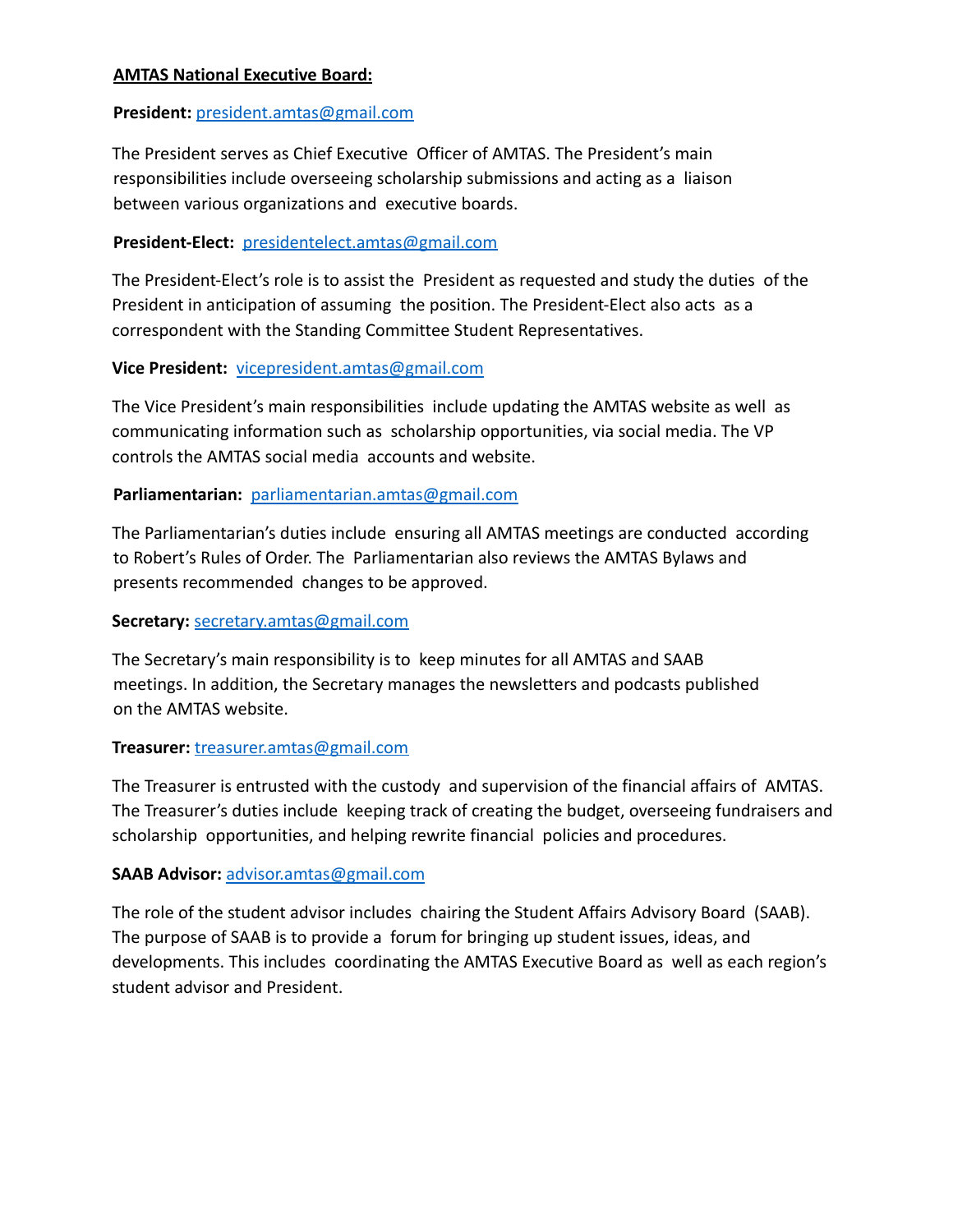#### AMTAS Scholarships

#### See the http://www.amtas.org/ for deadlines and more information or contact president.amtas@gmail.com

#### AMTAS President's Challenge

The AMTAS President's Challenge was started as a way for music therapy students to show support for the field and to thank the professionals who have shown support for the students throughout the years. The AMTAS Executive Board is challenging the regional presidents of AMTAS to bring small items that would be useful for a music therapy practice, such as books, CD's, or small musical instruments to the AMTA Conference. These items will then be given to the winner of the President's Challenge to help them start a music therapy practice/program or to supplement a current practice/program.

#### **STARS Awards: Students Taking an Active Role Scholarships**

STARS Award – Undergraduate: \$220 STARS Award – Graduate and Equivalency: \$220 STARS AMTA Membership Scholarship: \$150 STARS Internship Allowance Scholarship: \$220 STARS CBMT Scholarship:

\$325

The American Music Therapy Association for Students (AMTAS) is pleased to offer FIVE scholarships for AMTA student members. The STARS Awards will be awarded to one undergraduate student and one graduate student. The STARS CBMT Scholarship will be awarded to an intern who will be transitioning to a professional and will cover the cost of sitting for the CBMT exam. The STARS AMTA Membership Scholarship will be awarded to an intern who will be transitioning to a professional to help cover the cost of their first AMTA Professional Membership. The STARS Internship Allowance Scholarship will be awarded to a current intern to help with expenses.

- Applicants must have an interest in being involved in AMTAS at the school, state, regional, and/ or national levels.
	- STARS Award applications are due September 15th

• These STARS Awards and Scholarships will be presented at the second Student General Business Meeting at the National Conference.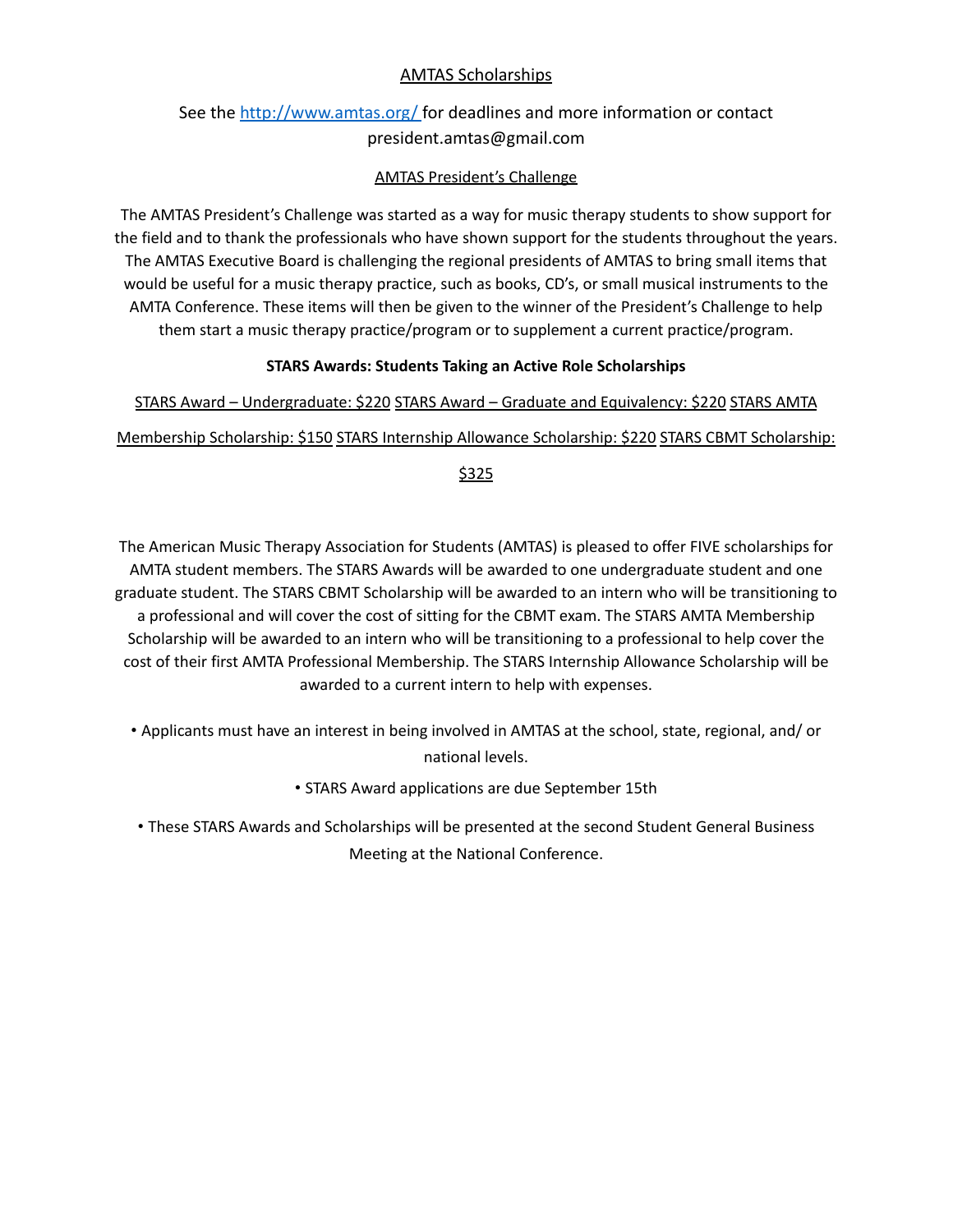**E.T. Gaston Research Competition sponsored by the American Music Therapy Association (AMTA) in cooperation with the Student Affairs Advisory Board. Papers on any topic relevant to the music therapy profession using the philosophical, historical, descriptive, or experiential mode of research are invited. A cash reward of \$500 will be awarded to the winner(s) along with the opportunity to have the revised paper published on the AMTAS website.**

| <b>AMTA Student</b><br><b>Conference Scholar</b>                                                                                                                                                                                                                                            | <b>Edwina Eustis Dick</b><br><b>Scholarship for</b>                                                                                                                                                                                                                                                                                                                                                  | <b>Brian and Cathy</b><br><b>Smith Memorial</b>                                                                                                                                                                                                                                                                                                                                                                                                              |
|---------------------------------------------------------------------------------------------------------------------------------------------------------------------------------------------------------------------------------------------------------------------------------------------|------------------------------------------------------------------------------------------------------------------------------------------------------------------------------------------------------------------------------------------------------------------------------------------------------------------------------------------------------------------------------------------------------|--------------------------------------------------------------------------------------------------------------------------------------------------------------------------------------------------------------------------------------------------------------------------------------------------------------------------------------------------------------------------------------------------------------------------------------------------------------|
| The AMTA Student<br>Conference Scholar (2<br>scholarships available)<br>will receive:<br>• \$250 cash for<br>conference expenses<br>at the upcoming<br><b>AMTA National</b><br>Conference<br>• Free conference<br>registration<br>• Free participation<br>in CMTE courses and<br>institutes | <b>Music Therapy</b><br><b>Interns</b><br>After decades of watching<br>the profession of music<br>therapy grow from the<br>early years to its present<br>prominence, Mrs.<br><b>Edwina Eustis Dick</b><br>graciously<br>donated funds to<br>establish a scholarship<br>program for music<br>therapy interns. Award:<br>Two cash<br>scholarships of \$500 will be<br>available for interns each year. | <b>Fund</b><br>The Brian and Cathy<br>Smith Memorial Fund<br>was<br>established by AMTA<br>member Alice Avigal and<br>the Smith family in<br>memory of Brian Smith, a<br>young man who valued<br>music in his life and died<br>in a drug-related<br>accident. The scholarship<br>is for music therapy<br>interns pursuing training<br>in chemical dependency<br>or in adolescent<br>programs. In 2006, the<br>fund was renamed to<br>include Brian's mother, |
|                                                                                                                                                                                                                                                                                             |                                                                                                                                                                                                                                                                                                                                                                                                      | Cathy, who passed away<br>in 2005.                                                                                                                                                                                                                                                                                                                                                                                                                           |
|                                                                                                                                                                                                                                                                                             |                                                                                                                                                                                                                                                                                                                                                                                                      | Award: One cash scholarship of<br>\$500 will be available each<br>year.                                                                                                                                                                                                                                                                                                                                                                                      |

For more information and for a full list of AMTA scholarships, see musictherapy.org under the "Member Resources" tab.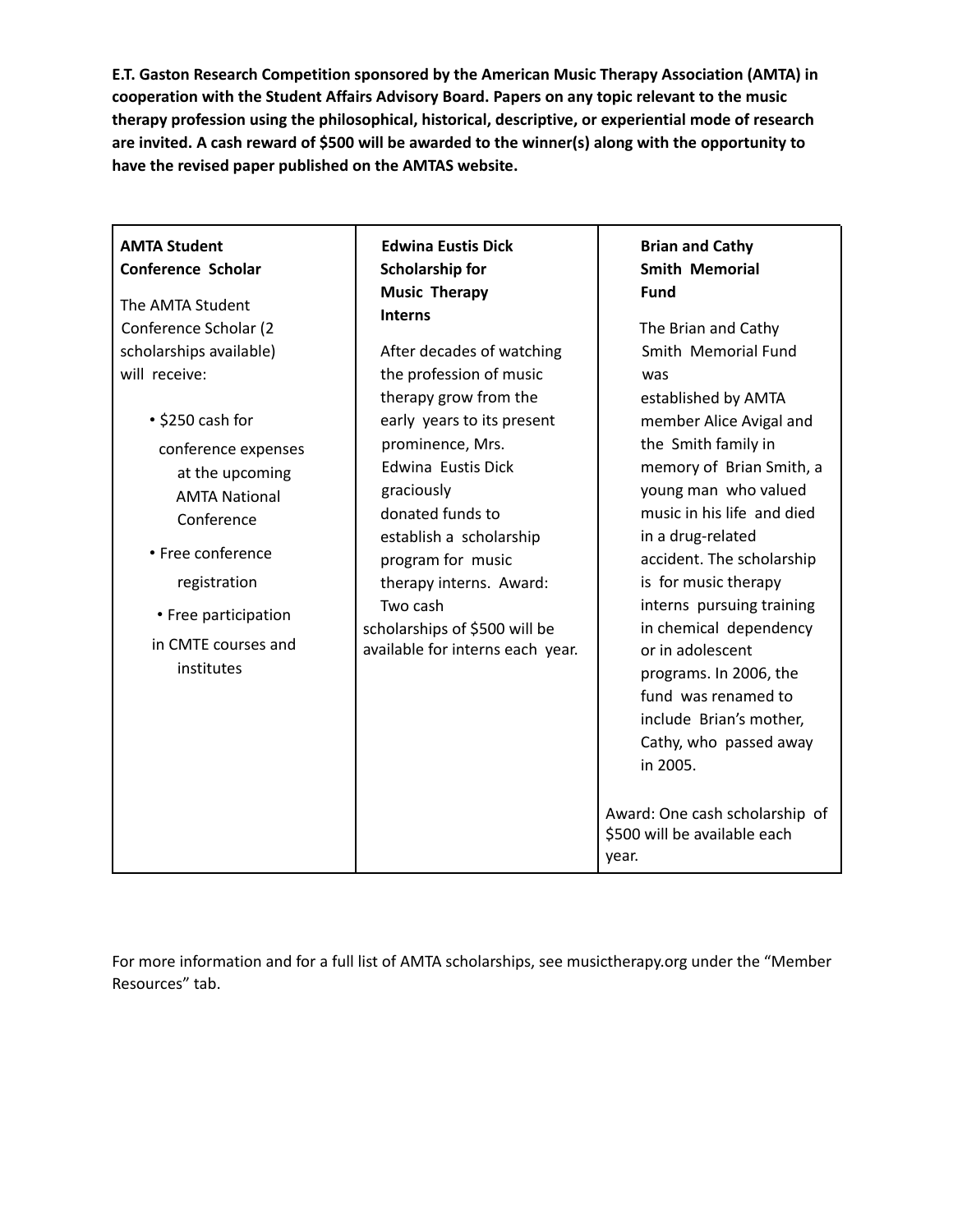# **Searching and Applying for an Internship:**

#### A Guide from Students, for Students

- Begin looking through the AMTA internship directory available at your school or through the Internship Directory link on the AMTA website. You should also become familiar with your school's options for University Affiliated Internships. Contact your Department Head for more information regarding these. Start to research the internships that interest you the most. (Suggestion: Begin this step two years prior to when you anticipate being able to start your internship)

- Begin to contact internship sites for information and applications and start to organize all these materials. Each region's Clinical Training Committee Representative can be contacted for information about any changes in internship sites, new internship sites, or for intern site evaluations from all current internship programs in their respective region. Making first contact with the internship director of a site you're interested in through phone or email can also be a great thing to do at this stage. (Suggestion: Begin this step a year and half prior to when you anticipate being able to start your internship)

- Begin the application process. Internship sites vary widely in terms of how much time in advance of an internship start date the deadline for applying is. Some can be as short as a couple months before the start date, while others are over a year prior to the start date. - You may apply to no more than four National Roster Internships at one time but may apply to as many University Affiliated Internships as you wish. The application process can be quite lengthy and detailed, so allow sufficient time to prepare all materials professionally. Be sure to give ample time for reference letters to be prepared. Should you be turned down or you decide to withdraw your application from a national roster site, you may submit an application to another.

- Make certain that all of your necessary materials have been received. If an on-site interview is not required, arrange an appointment to visit the internship site and meet with the Internship Director if possible. The internship site visit is a very important part of the process, both for the prospective intern and the internship director. It can help determine if the internship experience will be a good fit.

- Once you have received an offer of an internship placement, you will have thirty days to accept or decline the offer in writing. After you have accepted an internship offer, CONGRATS! Be sure to follow up with your internship director.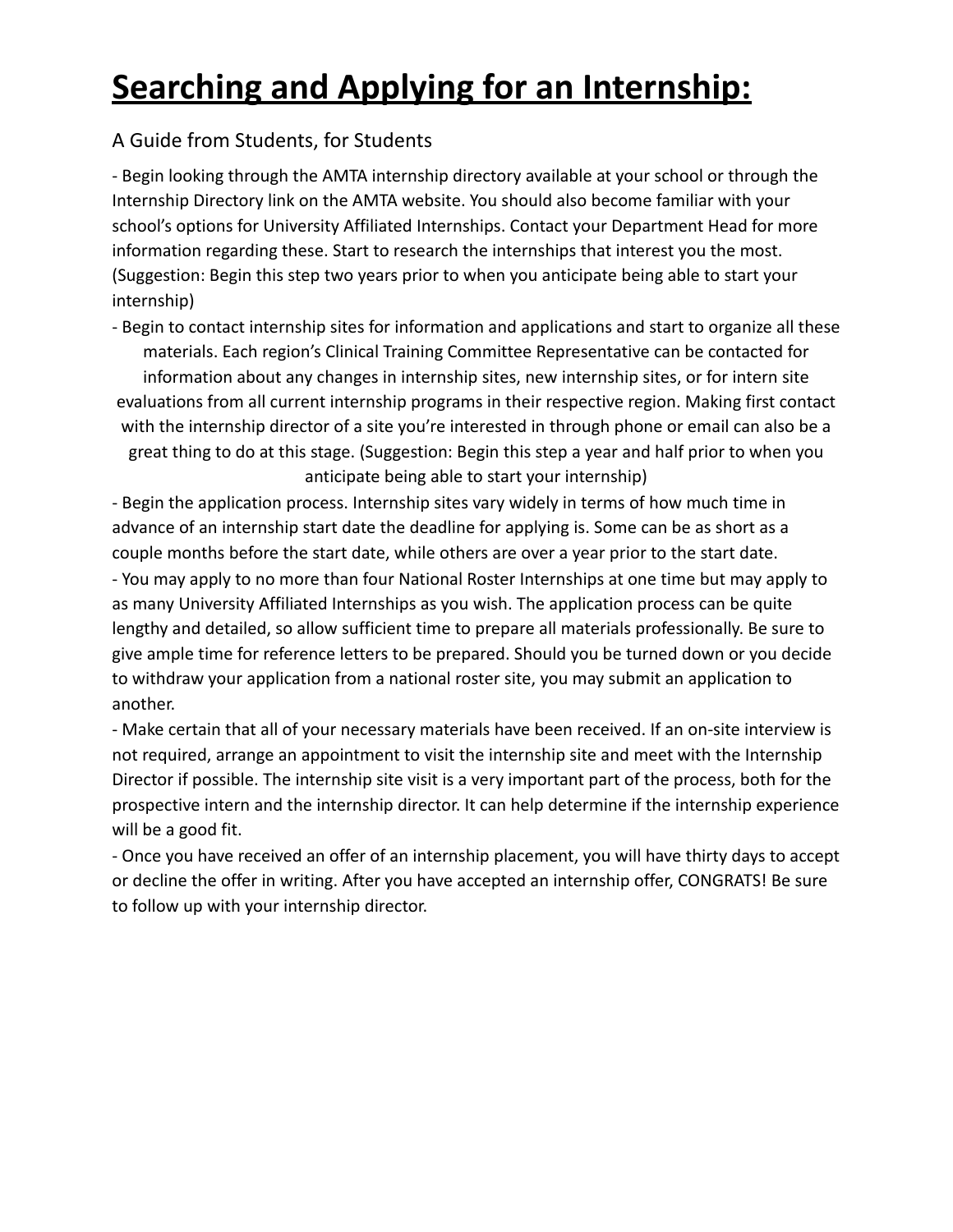### **Tips:**

• Visit internship sites and shadow the music therapists there if at all possible. Think about how the site meshes with your personal music therapy philosophy.

• Be professional in all communications with internship directors.

• Dress for success during your interview

• Start building your resume as early as possible. Volunteer and participate; these things set you apart from other candidates

• Start to think about your personal philosophy of music therapy and how it aligns with the philosophies of different sites and the music therapists working there.